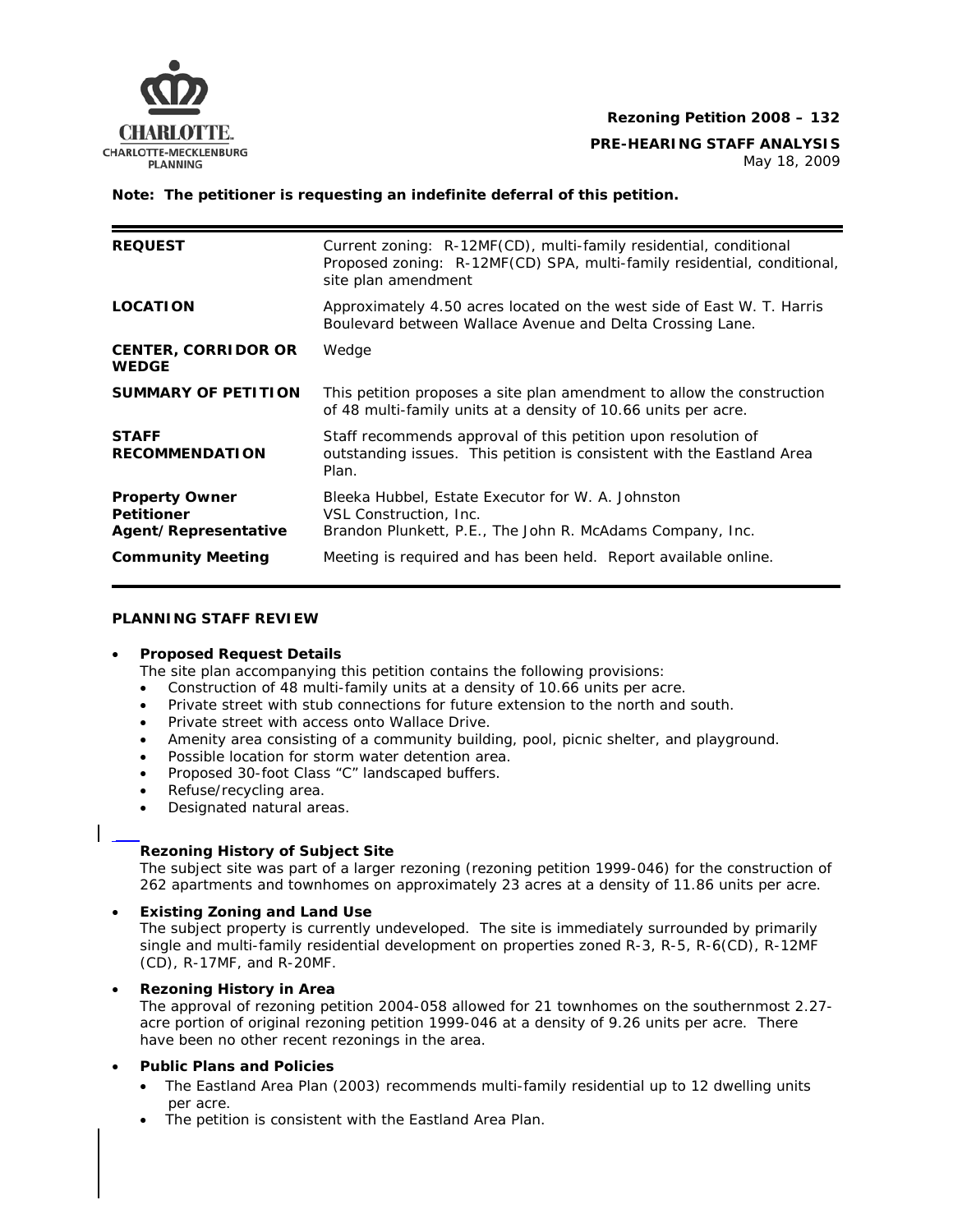**PUBLIC INFRASTRUCTURE** (see full department reports online)

**Vehicle Trip Generation**  Current zoning: 360 trips per day. Proposed zoning: 320 trips per day.

**CDOT:** No issues.

**Charlotte Fire Department:** No issues.

**CATS:** CATS is requesting that the petitioner construct a concrete shelter pad on East W.T. Harris Boulevard at the location of the existing bus stop (CATS Stop ID#45235), constructed to CATS Development Standards 60.03A.

**Connectivity:** No issues.

**Schools:** The development allowed under the existing zoning would generate 20 students, while the development allowed under the proposed zoning will produce 17 students. Therefore, there is a net reduction in the number of students generated from the proposed zoning.

#### **ENVIRONMENTALLY SENSITIVE SITE DESIGN** (see full department reports online)

**Storm Water:** No issues.

**LUESA:** Mecklenburg County Solid Waste requests the petitioner submit a Solid Waste Management Plan prior to initiating land clear, demolition and/or construction activities.

**Site Design:** The following explains how the petition addresses the environmentally sensitive site design guidance in the *General Development Policies*.

Reduces ground level temperatures by providing recreation and natural areas. Facilitates the use of alternative modes of transportation by providing an internal pedestrian system that connects residential and recreational areas.

#### **OUTSTANDING ISSUES**

The petitioner should:

- 1. Address the request by CATS to provide a concrete shelter pad on East W.T. Harris Boulevard.
- 2. Add a note to the site plan committing to the provision of a Solid Waste Management Plan prior to initiating land clearing, demolition, and/or construction activities.
- 3. Show the entire area rezoned by petition 1999-046 in a small insert and identify the area associated with this rezoning.
- 4. Limit permitted uses to multi-family residential and associated accessory uses. The "Parcel Information" indicates the proposed use as multi-family residential, but Note A indicates all uses in the R-12 MF district are permitted.
- 5. Modify Notes J 1 and 2 to include Planning Department approval.
- 6. Modify Note J 3 to indicate the right-of-way will be *dedicated* and conveyed prior to planned multi-family approval.
- 7. Modify Note N 2 to state that storm water facilities will not be allowed in any buffer or setback.
- 8. Modify Note M 1 to include a statement that the site plan may only be amended in accordance with Section 6.2 of the City of Charlotte Zoning Ordinance.
- 9. Modify the "parcel information" to also include the proposed number of stories.

#### **Attachments Online at** *www.rezoning.org*

Application